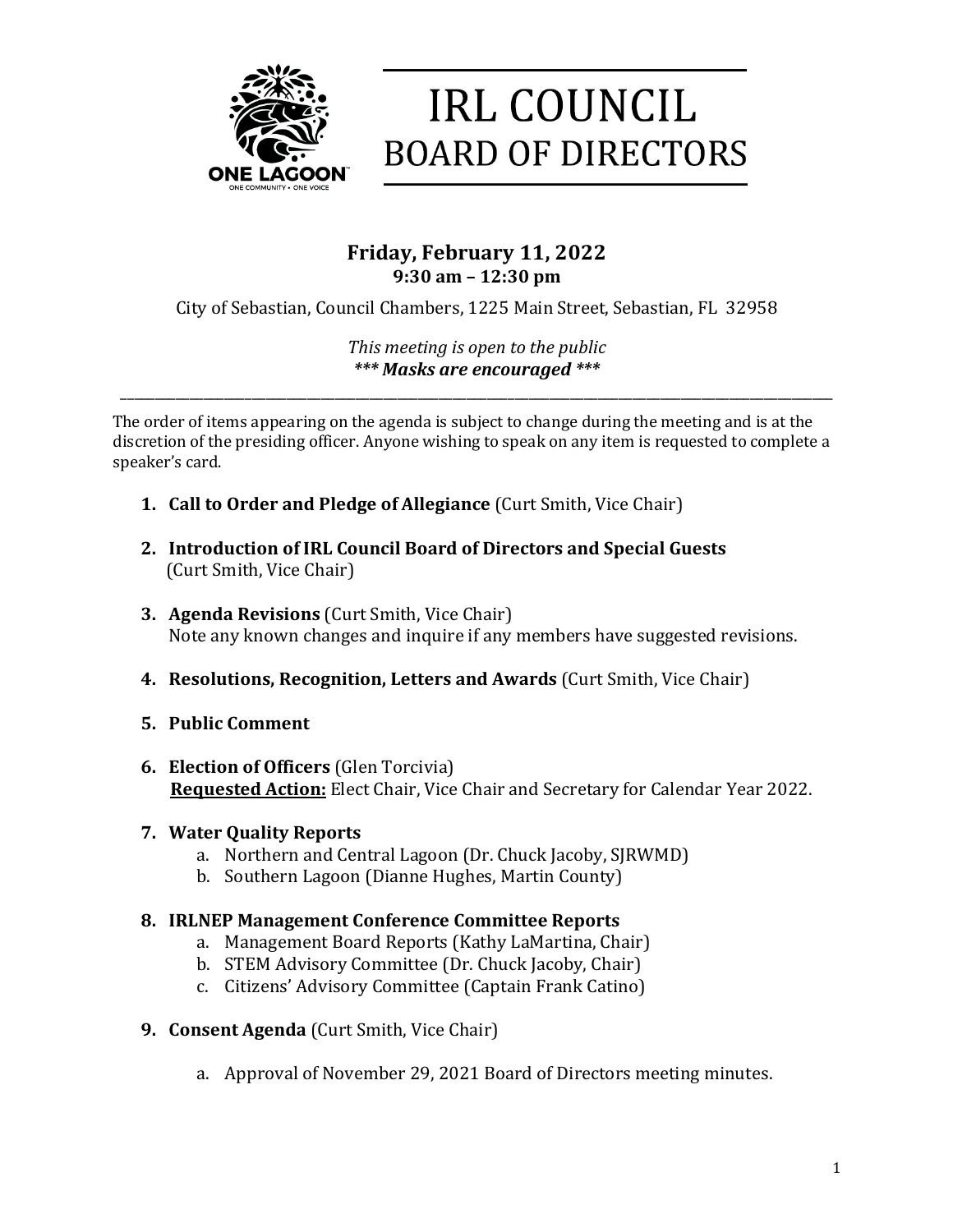- b. Management Conference Appointment
	- 1. Appointment of Mr. Kevin Coyne, FDEP, replacing Ms. Sara Davis as the FDEP representative.
- c. Contract Approvals
	- 1. Amendment of Contract **IRL2020-16**; Microplastics, Oysters and the Indian River Lagoon Project (University of Central Florida)
	- 2. Amendment of Contract IRL2021-10; Validation of Inexpensive and Effective Modifications of Mosquito Impoundment Management Strategies to Increase their Value as Vital Fish Nurseries (Indian River Land Trust)
	- 3. Amendment of Contract **IRL2021-18**; Indian River Lagoon Microalgae and Harmful Algal Bloom Monitoring - North Stations (University of Florida)
	- 4. Amendment of Contract IRL2019-14; The One Lagoon Monitoring Plan (Florida Atlantic University)

#### **Requested Action:** Approval of Consent Agenda.

#### **10. Presentation**

GeoCollaborate and Additional GIS Projects Update Kirsten Jo Ayres, GIS Coordinator, IRLNEP

#### **11. Old Business**

NONE

#### **12. New Business**

- a. Planning for Congressional Infrastructure Investment and Jobs Law (Duane De Freese) **Requested Action:** Authorize staff to adjust funding allocations for FY 2022 and issue new RFQs and RFPs as appropriate.
- b. Fiscal Year 2023 Tentative Budget (Daniel Kolodny) **Requested Action**: Review and adopt the tentative budget for FY 2023 by Resolution 2022-01, pursuant to Florida Statutes.
- c. Fiscal Year 2023 Water Quality RFP (Daniel Kolodny) **Requested Action: (By separate motions)** 
	- 1. Accept the IRLNEP Management Conference recommendations and approve the final ranked list of proposals.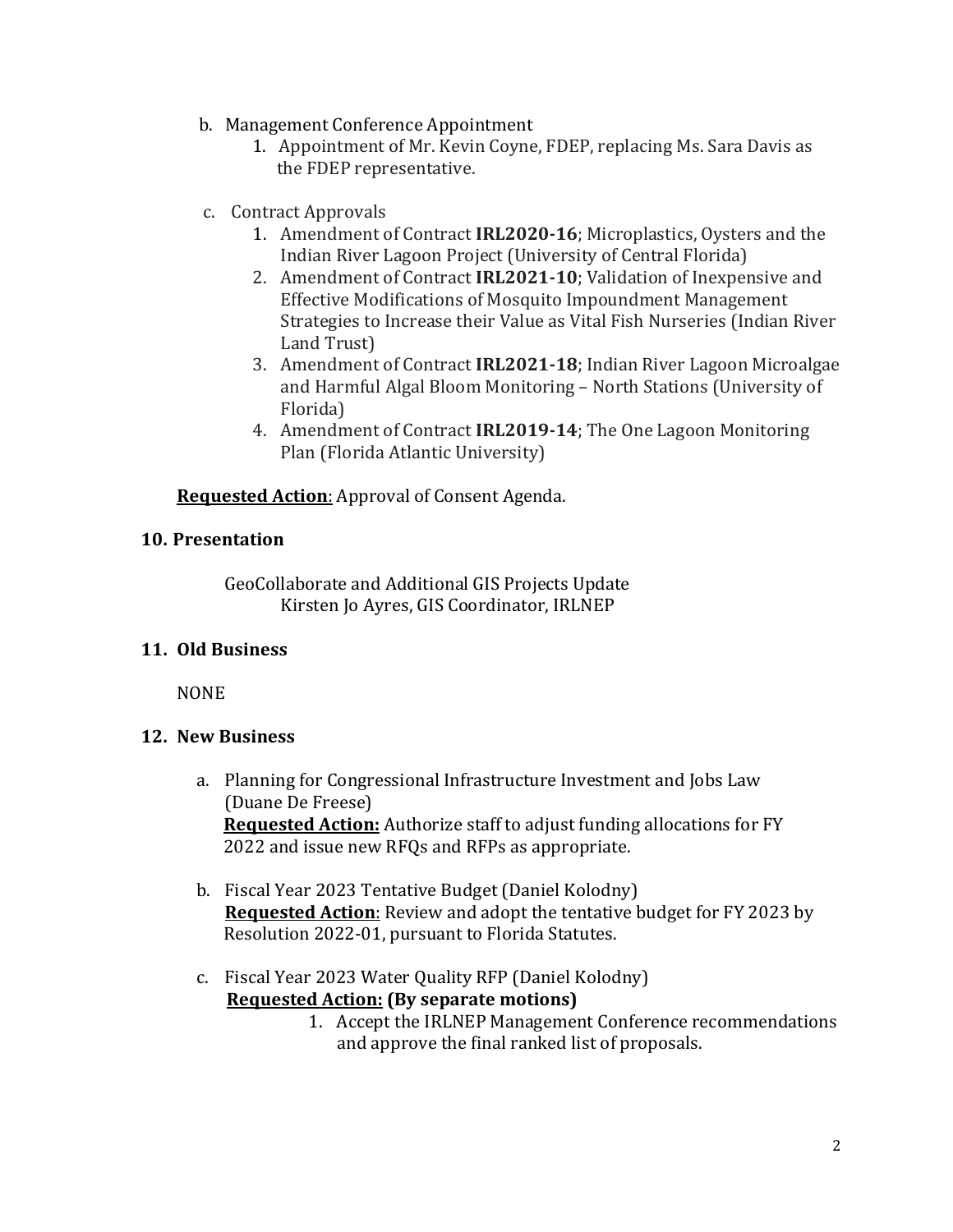- 2. Fund the top proposals contingent and consistent with available funds and budgetary authority; and authorize staff to negotiate and enter into contracts with those applicants.
- d. Fiscal Year 2023 Habitat Restoration RFP (Daniel Kolodny) **Requested Action:** (By separate motions)
	- 1. Accept the IRLNEP Management Conference recommendations and approve the final ranked list of proposals.
	- 2. Fund the top proposals contingent and consistent with available funds and budgetary authority; and authorize staff to negotiate and enter into contracts with those applicants.
- e. Fiscal Year 2023 Community-Based Restoration RFP (Daniel Kolodny) **Requested Action: (By separate motions)** 
	- 1. Accept the IRLNEP Management Conference recommendations and approve the final ranked list of proposals.
	- 2. Fund the top proposals contingent and consistent with available funds and budgetary authority; and authorize staff to negotiate and enter into contracts with those applicants.
- f. Fiscal Year 2023 Science and Innovation RFP (Daniel Kolodny) **Requested Action: (By separate motions)** 
	- 1. Accept the IRLNEP Management Conference recommendations and approve the final ranked list of proposals.
	- 2. Fund the top proposals contingent and consistent with available funds and budgetary authority; and authorize staff to negotiate and enter into contracts with those applicants.
- g. Fiscal Year 2023 Market Research RFP (Daniel Kolodny) **Requested Action: (By separate motions)** 
	- 1. Accept the IRLNEP Management Conference recommendations and approve the final ranked list of proposals.
	- 2. Fund the top proposals contingent and consistent with available funds and budgetary authority; and authorize staff to negotiate and enter into contracts with those applicants.
- h. Review and Accept Small Grants Application Packet (Daniel Kolodny) **Requested Action:** Review, accept and authorize staff to release FY 2022 Small Grants application.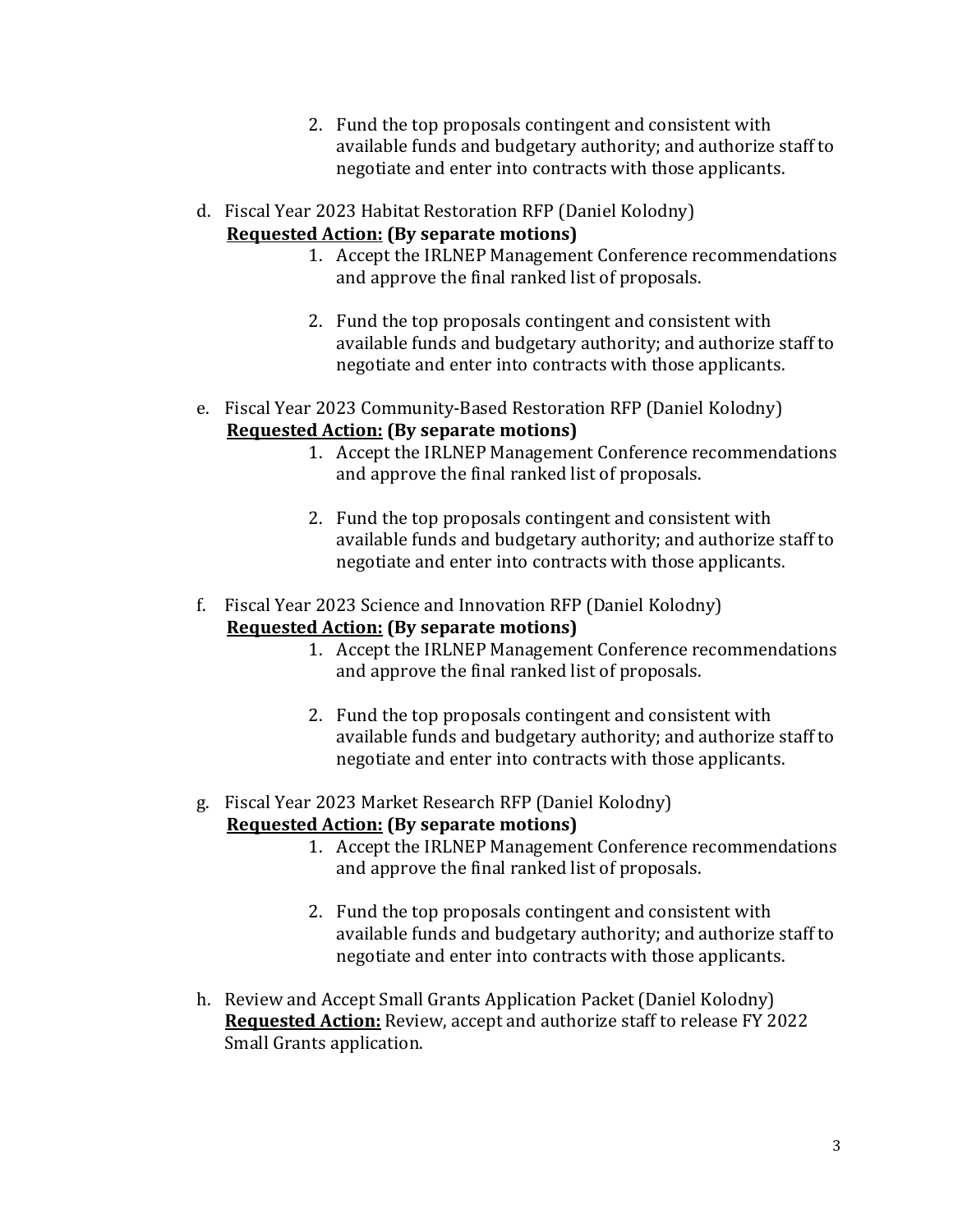- i. Fiscal Year EPA Workplan and IRLNEP Business Plan (Daniel Kolodny) **Requested Action:** Authorize staff to finalize and submit the FY 2023 EPA Workplan and complete the FY 2023 IRLNEP Business Plan.
- j. Enterprise FL, Florida Defense Support Task Force grant to the Economic Development Commission of Florida's Space Coast (Duane De Freese) **Requested Action**: Authorize staff to assist the EDC Space Coast with the implementation of the grant award to include development, release and review of a competitive RFP and providing administrative and financial oversight to the project as needed.
- k. Request to Adjust Limits on IRL Council Credit Card (Daniel Kolodny) **Requested Action:** Authorize staff to request adjustment of Deputy Director and Chief Operating Officer's single credit card to \$5,000.00.
- l. EPA 5-Year Performance Evaluation Update (Duane De Freese) **Requested Action:** No motion required. For information only.
- m. Committee Quorum Update (Duane De Freese) **Requested Action:** Review and discuss potential options and authorize staff to make policy changes as directed.
- n. Executive Director Annual Performance Review (Glen Torcivia) **Requested Action:** Review and accept the Executive Director Annual Performance review.
- o. IRL Specialty Plate (Kathy Hill) **Requested Action:** Authorize staff to work with Florida Department of Highway Safety and Motor Vehicles to sell down existing stock of IRL specialty license plates and buy-back remainder of plates in order to begin circulation of new plate design

## **13. IRLNEP Staff Reports**

- a. Communications Report (Kathy Hill)
- b. IRL Project Update (Daniel Kolodny)
- c. Executive Director Report (Duane De Freese)

#### **14. IRL Council Member Reports**

#### **15. Next Meeting** (Curt Smith, Vice Chair)

Friday, May 13, 2022 City of Sebastian, Council Chambers, 1225 Main Street, Sebastian, FL 32958

#### **16. Adjourn**